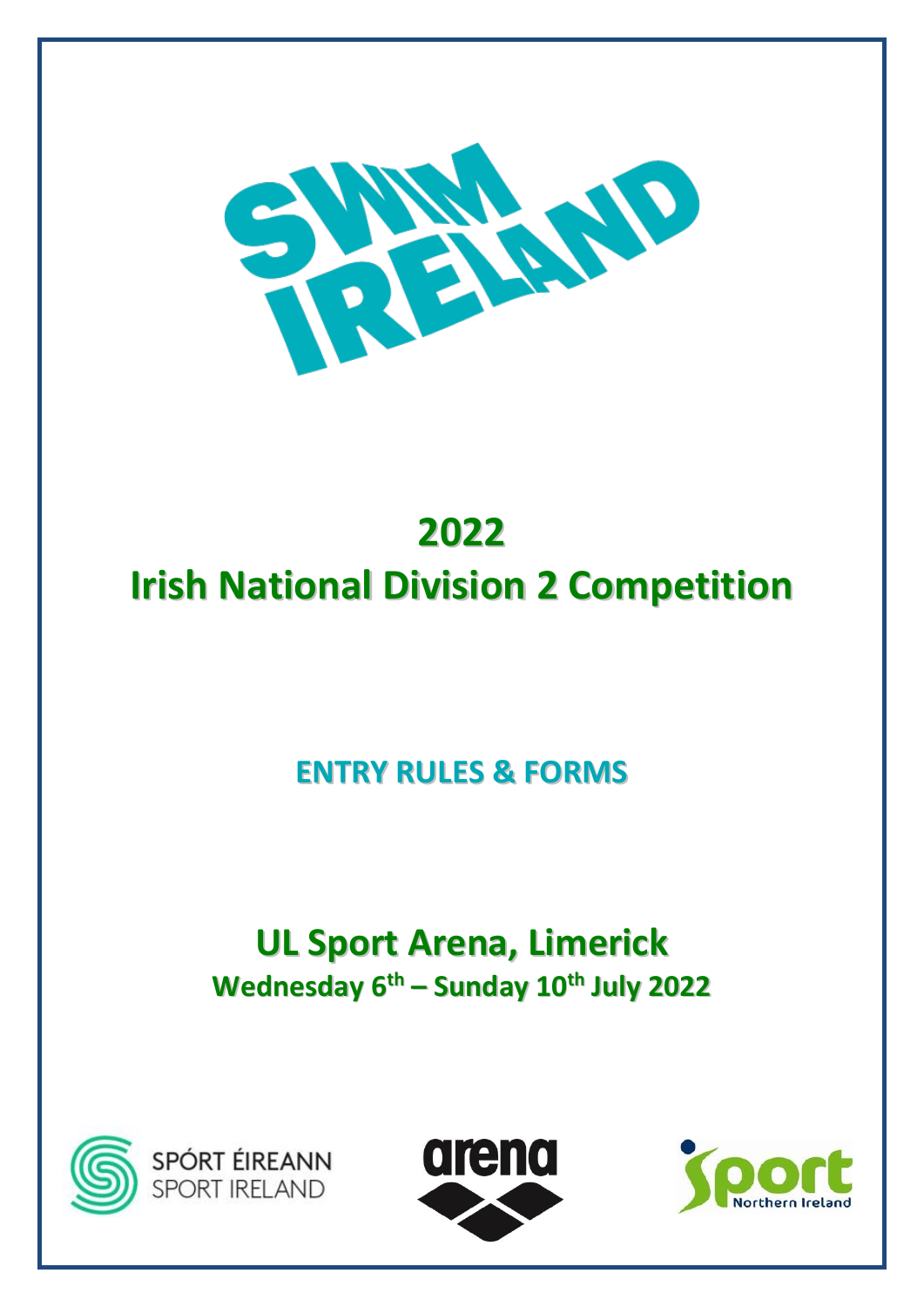

#### **MEET CONDITIONS**

These Meet Conditions must be read in conjunction with the Swim Ireland General Event Rules available on the SI website a[t http://www.swimireland.ie/competitions-events/regulations-and-safety](http://www.swimireland.ie/competitions-events/regulations-and-safety)

| <b>Meet Location:</b>             | UL Sport Arena, University of Limerick                                                                                                                                                                                                                                                                                                                                                                                                                                                                                                                                                                                                      |                                                                                                                                                                                                                                                                                                                                                                                                                                                                                                                                                                                                                                 |  |  |  |  |  |
|-----------------------------------|---------------------------------------------------------------------------------------------------------------------------------------------------------------------------------------------------------------------------------------------------------------------------------------------------------------------------------------------------------------------------------------------------------------------------------------------------------------------------------------------------------------------------------------------------------------------------------------------------------------------------------------------|---------------------------------------------------------------------------------------------------------------------------------------------------------------------------------------------------------------------------------------------------------------------------------------------------------------------------------------------------------------------------------------------------------------------------------------------------------------------------------------------------------------------------------------------------------------------------------------------------------------------------------|--|--|--|--|--|
| Pool<br><b>Specifications:</b>    | 25 metre, 10 lane, indoor competition pool with wave-breaker lane ropes. Warm-up/swim-down pool<br>also available during the meet.                                                                                                                                                                                                                                                                                                                                                                                                                                                                                                          |                                                                                                                                                                                                                                                                                                                                                                                                                                                                                                                                                                                                                                 |  |  |  |  |  |
| <b>Meet Type:</b>                 | National Age Group Meet - this event is not open to swimmers from overseas clubs                                                                                                                                                                                                                                                                                                                                                                                                                                                                                                                                                            |                                                                                                                                                                                                                                                                                                                                                                                                                                                                                                                                                                                                                                 |  |  |  |  |  |
|                                   | Please note that age groups are based on a swimmer's Year of Birth                                                                                                                                                                                                                                                                                                                                                                                                                                                                                                                                                                          |                                                                                                                                                                                                                                                                                                                                                                                                                                                                                                                                                                                                                                 |  |  |  |  |  |
|                                   | Individual Age Groups:                                                                                                                                                                                                                                                                                                                                                                                                                                                                                                                                                                                                                      |                                                                                                                                                                                                                                                                                                                                                                                                                                                                                                                                                                                                                                 |  |  |  |  |  |
|                                   | 12 (2010); 13 (2009); 14 (2008); 15 (2007); 16 (2006) 17 & Over (2005 or earlier)                                                                                                                                                                                                                                                                                                                                                                                                                                                                                                                                                           |                                                                                                                                                                                                                                                                                                                                                                                                                                                                                                                                                                                                                                 |  |  |  |  |  |
|                                   | There will be one final in each age group in 100m and 200m event and the 50m freestyle.                                                                                                                                                                                                                                                                                                                                                                                                                                                                                                                                                     |                                                                                                                                                                                                                                                                                                                                                                                                                                                                                                                                                                                                                                 |  |  |  |  |  |
|                                   | The 400m, 800m and 1500m events will be Timed Finals and swum in heats sessions. Medals will be<br>presented in each age category.                                                                                                                                                                                                                                                                                                                                                                                                                                                                                                          |                                                                                                                                                                                                                                                                                                                                                                                                                                                                                                                                                                                                                                 |  |  |  |  |  |
|                                   | The 50m back, 50m breast and 50m butterfly are for 15&Over only and will have one final                                                                                                                                                                                                                                                                                                                                                                                                                                                                                                                                                     |                                                                                                                                                                                                                                                                                                                                                                                                                                                                                                                                                                                                                                 |  |  |  |  |  |
| <b>Session Times:</b><br>Warm up: | <b>Session 1:</b> Wednesday $6^{th}$ July<br>Warm-up 0720; Competition 0845<br>Session 2: Wednesday 6 <sup>th</sup> July<br>Warm-up 1115: Competition 1220<br>Session 3: Wednesday 6 <sup>th</sup> July<br>Warm-up 1545; Competition 1700<br>Session 4: Thursday 7th July<br>Warm-up 0720; Competition 0845<br>Session 5: Thursday 7th July<br>Warm-up 1115; Competition 1220<br>Session 6: Thursday 7th July<br>Warm-up 1545; Competition 1700<br>Session 7: Friday 8 <sup>th</sup> July<br>Warm-up 0720; Competition 0845<br>Session 8: Friday 8 <sup>th</sup> July<br>Warm-up 1115; Competition 1220<br>the duration of the competition. | Session 9: Friday 8 <sup>th</sup> July<br>Warm-up 1545; Competition 1700<br>Session 10: Saturday 9th July<br>Warm-up 0720; Competition 0845<br>Session 11: Saturday 9th July<br>Warm-up 1115; Competition 1220<br>Session 12: Saturday 9th July<br>Warm-up 1545; Competition 1700<br>Session 13: Sunday 10 <sup>th</sup> July<br>Warm-up 0720; Competition 0845<br>Session 14: Sunday 10 <sup>th</sup> July<br>Warm-up 1115; Competition 1220<br>Session 15: Sunday10 <sup>th</sup> July<br>Warm-up 1545; Competition 1700<br>Warm up will take place across both pools; competition and warm up. Warm up pool will be open for |  |  |  |  |  |
|                                   | Session times are subject to change following the receipt of all entries. Any updates will be posted<br>online at http://www.swimireland.ie/competitions-events/upcoming-competitions                                                                                                                                                                                                                                                                                                                                                                                                                                                       |                                                                                                                                                                                                                                                                                                                                                                                                                                                                                                                                                                                                                                 |  |  |  |  |  |
| <b>Open Training</b><br>Session:  | There will be no open training session available on the evening of Tuesday 5 <sup>th</sup> July.                                                                                                                                                                                                                                                                                                                                                                                                                                                                                                                                            |                                                                                                                                                                                                                                                                                                                                                                                                                                                                                                                                                                                                                                 |  |  |  |  |  |
| <b>Team Leaders</b><br>Meeting:   | A technical briefing will take place on Monday $4th$ July @ 20:00 via zoom. Attendance at this meeting is<br>decisions made at the meeting. Link below:                                                                                                                                                                                                                                                                                                                                                                                                                                                                                     | strongly advisable. Not being represented at the briefing means that a Club is agreeing to abide by any                                                                                                                                                                                                                                                                                                                                                                                                                                                                                                                         |  |  |  |  |  |
|                                   | https://us06web.zoom.us/j/81509733174?pwd=QkJudmZQOXhpTU9YNFR2OUxST0lmUT09                                                                                                                                                                                                                                                                                                                                                                                                                                                                                                                                                                  |                                                                                                                                                                                                                                                                                                                                                                                                                                                                                                                                                                                                                                 |  |  |  |  |  |
| <b>Entry Limit:</b>               | This event is restricted to swimmers from Irish clubs only                                                                                                                                                                                                                                                                                                                                                                                                                                                                                                                                                                                  |                                                                                                                                                                                                                                                                                                                                                                                                                                                                                                                                                                                                                                 |  |  |  |  |  |
|                                   | Swimmers may only enter events in which they have qualified.                                                                                                                                                                                                                                                                                                                                                                                                                                                                                                                                                                                |                                                                                                                                                                                                                                                                                                                                                                                                                                                                                                                                                                                                                                 |  |  |  |  |  |
| Eligibility:                      | If a swimmer achieves one Irish Summer National time, they can swim that swim in Irish Summer<br>Nationals. If they have qualified for other swims at National Division 2, they can swim those events at<br>National Division 2. However, they cannot swim the event in which they have a qualifying time for Irish<br>Summer Nationals. If they achieve a 2 <sup>nd</sup> Irish Summer National time, that will exclude them completely<br>from National Division 2.                                                                                                                                                                       |                                                                                                                                                                                                                                                                                                                                                                                                                                                                                                                                                                                                                                 |  |  |  |  |  |
|                                   | If a swimmer achieves a faster upper cut off time at a Short Course meet, they can swim that swim at                                                                                                                                                                                                                                                                                                                                                                                                                                                                                                                                        |                                                                                                                                                                                                                                                                                                                                                                                                                                                                                                                                                                                                                                 |  |  |  |  |  |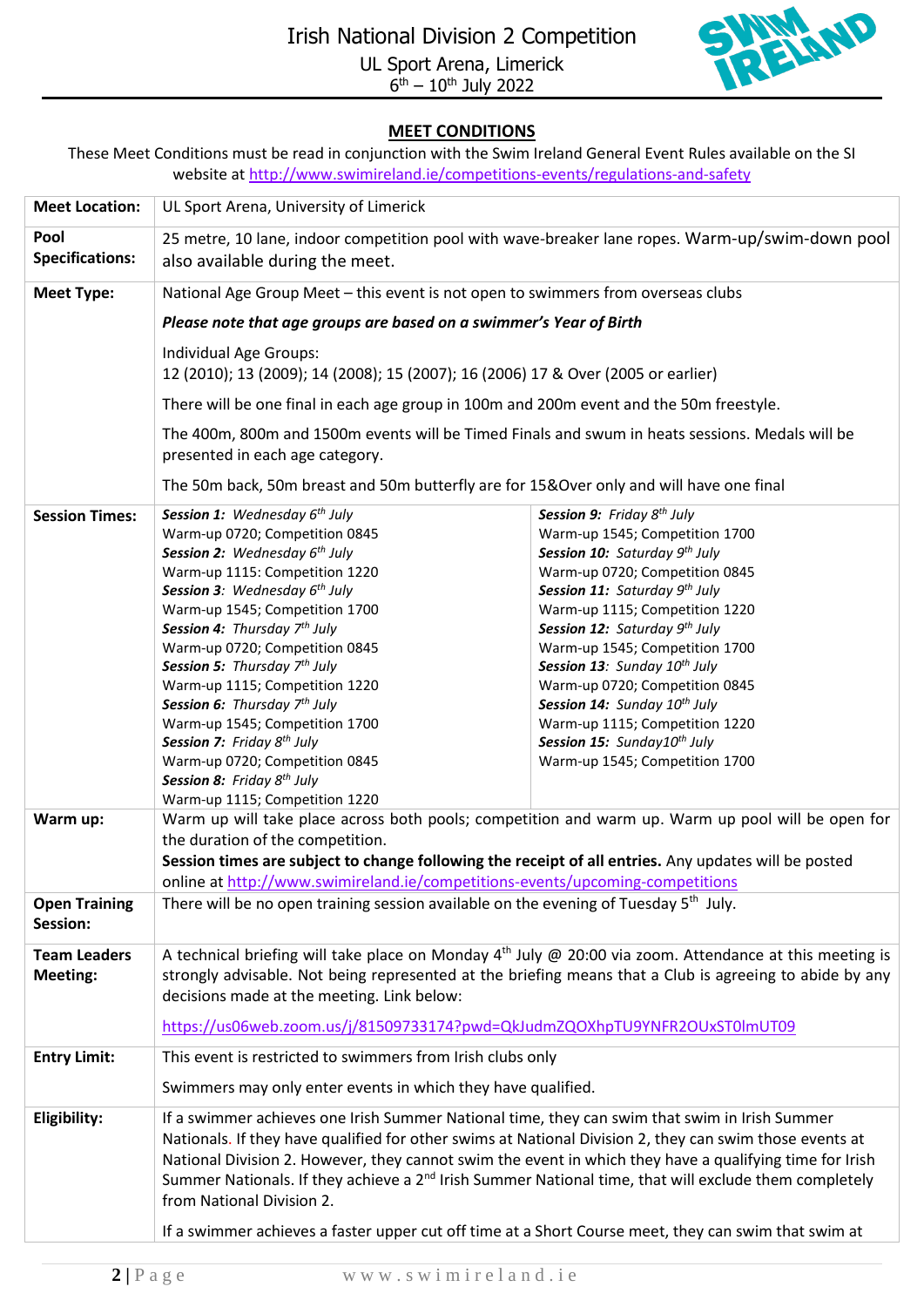### Irish National Division 2 Competition

UL Sport Arena, Limerick 6<sup>th</sup> – 10<sup>th</sup> July 2022



|                        | National Division 2, but only as a exhibition swim and will not progress to the final.                                                                                                                                                                                                                                                                                                                                                                                                                                                                                                           |
|------------------------|--------------------------------------------------------------------------------------------------------------------------------------------------------------------------------------------------------------------------------------------------------------------------------------------------------------------------------------------------------------------------------------------------------------------------------------------------------------------------------------------------------------------------------------------------------------------------------------------------|
|                        | If a club is found to have entered a swimmer in National Division 2 who has achieved an Irish Summer<br>Nationals qualifying time, then the club will be levied with a fine of €500.                                                                                                                                                                                                                                                                                                                                                                                                             |
| <b>Entry Deadline:</b> | Wednesday 15 <sup>th</sup> June '22 for Hy-tek and Paper entries.                                                                                                                                                                                                                                                                                                                                                                                                                                                                                                                                |
|                        | Payment should be received by Friday 24 <sup>th</sup> June '22                                                                                                                                                                                                                                                                                                                                                                                                                                                                                                                                   |
| <b>Entry Form:</b>     | Electronic Hy-tek entries are accepted via Hy-tek to the Swim Ireland Office at entries@swimireland.ie                                                                                                                                                                                                                                                                                                                                                                                                                                                                                           |
|                        | Entries can only be made by the club that the swimmer is registered to.                                                                                                                                                                                                                                                                                                                                                                                                                                                                                                                          |
| <b>Entry Fees:</b>     | Individual entries cost €10.00/£9.00<br>Relay entries cost €25.00/£21.50                                                                                                                                                                                                                                                                                                                                                                                                                                                                                                                         |
| <b>Withdrawals</b>     | No entry will be processed until the appropriate fee has been received at the Swim Ireland Office.<br>Payment options are detailed in the Entry Summary Sheet.<br>Entries will not be accepted if there is any outstanding money's owed to Swim Ireland.<br>Please note that entries are non-refundable once the final date for payment has passed<br>Withdrawals from Day 1 must be emailed to entries@swimireland.ie between 01/07/2022 & 15:00 on<br>05/07/2022.                                                                                                                              |
| <b>Relay Entries:</b>  | Withdrawals for Days 2, 3 & 4 must be submitted by 18:00 the previous day, i.e. for Day 2, withdrawals<br>must be summitted by 18:00 on Day 1. These withdrawals must be completed on Withdrawal Forms at<br>the Swim Office Table on poolside. No email scratches will be accepted after 15:00 on 05/07/202.<br>Withdrawals from finals must be made within 30 minutes of the announcement of the results for the<br>event. There will be a €50.00 fine if swimmers fail to show up for their event and have not been<br>withdrawn in accordance with these conditions.<br><b>Relay Events:</b> |
|                        | 12 (2010) Mixed gender 200m Medley and 200m Freestyle Relay                                                                                                                                                                                                                                                                                                                                                                                                                                                                                                                                      |
|                        | 13 - 14 (2008-2009); 15&Over (2007+) - 4x50 MTR, 4x50 FTR - Male, Female, Mixed (MTR only)                                                                                                                                                                                                                                                                                                                                                                                                                                                                                                       |
|                        | ALL relays will be HDW. Please include entry times for relays.                                                                                                                                                                                                                                                                                                                                                                                                                                                                                                                                   |
|                        | Clubs are permitted to enter more than one relay team per event. Swimmers are not permitted to "swim<br>up".                                                                                                                                                                                                                                                                                                                                                                                                                                                                                     |
|                        | The names of the 4 relay team members swimming in the race and the order of swimming must be<br>declared on the official Team Declaration Sheet and submitted to the Swim Office Table no later than 60<br>minutes before the start of the session in which the race takes place. Failure to do so will be subject to a<br>fine of €50 without exception and disqualification of the relay team.                                                                                                                                                                                                 |
|                        | All competing swimmers must be entered in the meet (even if they are not swimming in individual<br>events). Relay teams that swim in an order that is different from the declared order of swimming shall be<br>disqualified in accordance with FINA Rule SW 10.12.                                                                                                                                                                                                                                                                                                                              |
|                        | Any relay found to have swum a Irish Summer National Championships level swimmers will forfeit relay<br>medals which will be awarded to the next eligible relay. (If a swimmer has a qualification time for Irish<br>Summer Nationals in a 50m event, that swimmer cannot swim that 50m stroke in a relay).                                                                                                                                                                                                                                                                                      |
| Seeding:               | Please note that on receipt of entries, all times will be converted to SC times and swimmers will be<br>seeded accordingly. Conversions will be done automatically by the Hy-tek Meet Manager programme.                                                                                                                                                                                                                                                                                                                                                                                         |
| <b>Awards:</b>         | Medals will be awarded to the top 3 swimmers in each age group                                                                                                                                                                                                                                                                                                                                                                                                                                                                                                                                   |
|                        | Any swimmer found to have entered Division 2 on times slower than they have achieved in the<br>qualification period will be fined €50 and will forfeit their medal which will be awarded to the next<br>placed swimmer.                                                                                                                                                                                                                                                                                                                                                                          |
| Covid 19               | There may be some restrictions in place at the time of this meet. These restrictions can be viewed on<br>www.gov.ie                                                                                                                                                                                                                                                                                                                                                                                                                                                                              |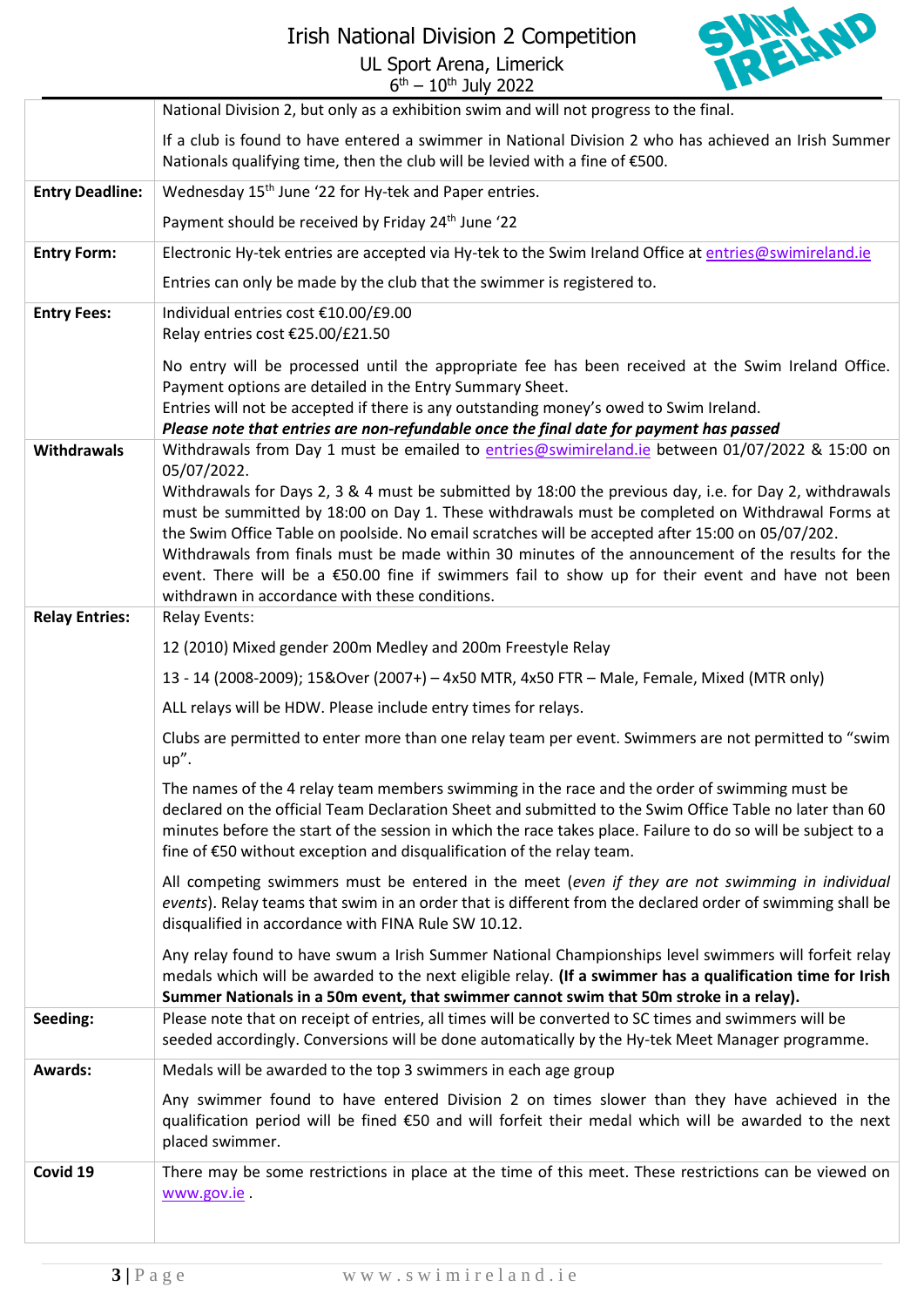### Irish National Division 2 Competition

UL Sport Arena, Limerick



|                       | $6th - 10th$ July 2022                                                                                                                                                                                                                                                                                                                                                                    |
|-----------------------|-------------------------------------------------------------------------------------------------------------------------------------------------------------------------------------------------------------------------------------------------------------------------------------------------------------------------------------------------------------------------------------------|
| Health &<br>Safety:   | Please refer to the Health & Safety guidelines at the back of this document and the Swim Ireland Code of<br>Practice for Safety (Swimming) on the Swim Ireland website.                                                                                                                                                                                                                   |
| <b>Accreditation:</b> | Accreditation will be produced through the Go-Membership system. Club admins will need to apply for<br>accreditation for swimmers, team managers & coaches. Please ensure that team managers & coaches<br>meet all of the requirements for accreditations, otherwise they will not be awarded.<br>Further information on accreditation will be circulated to clubs in the next few weeks. |
| <b>Further Info:</b>  | Please direct all queries to entries@swimireland.ie                                                                                                                                                                                                                                                                                                                                       |

*Please note that swimmers who achieve Irish Summer Nationals qualification standards at Division 2 are NOT eligible to enter Irish Summer Nationals.*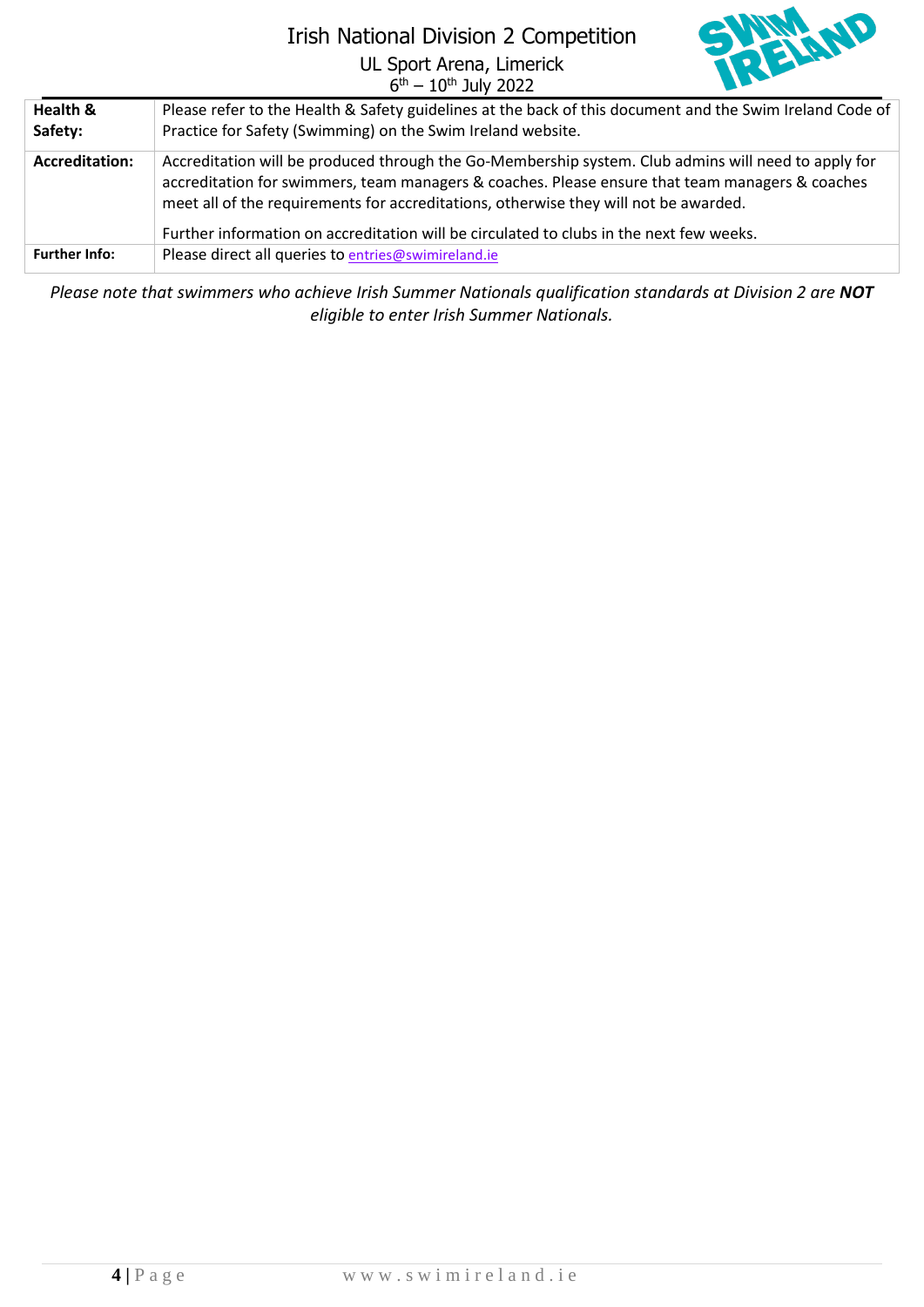| Day 1 - Wed 6th July 2022                          | Day 2 - Thu 7 <sup>th</sup> July 2022   | Day 3 - Fri 8th July 2022             | Day 4 - Sat 9th Jul 2022               | Day 5 - Sun 10th Jul 2022              |
|----------------------------------------------------|-----------------------------------------|---------------------------------------|----------------------------------------|----------------------------------------|
| Session 1 Heats                                    | <b>Session 4 Heats</b>                  | <b>Session 7 Heats</b>                | Session 10 Heats                       | Session 13 Heats                       |
| (15 yrs; 16 yrs; 17 yrs & Over)                    | (15 yrs; 16 yrs; 17 yrs & Over)         | (15 yrs; 16 yrs; 17 yrs & Over)       | (15 yrs; 16 yrs; 17 yrs & Over)        | (15 yrs; 16 yrs; 17 yrs & Over)        |
| Male Warm Up 0720 - 0800                           | Female Warm Up 0720 - 0800              | Male Warm Up 0720 - 0800              | Female Warm Up 0720 - 0800             | Female Warm Up 0720 - 0800             |
| Female Warm Up 0800 - 0840                         | Male Warm Up 0800 - 0840                | Female Warm Up 0800 - 0840            | Male Warm Up 0800 - 0840               | Male Warm Up 0800 - 0840               |
| <b>Start 0845</b>                                  | <b>Start 0845</b>                       | <b>Start 0845</b>                     | <b>Start 0845</b>                      | <b>Start 0845</b>                      |
| Male 400m IM HDW                                   | Female 50m Freestyle                    | Male 100m Freestyle                   | Female 100m Freestyle                  | Female 400m IM HDW                     |
| Female 200m Backstroke                             | Male 50m Freestyle                      | Female 400m Freestyle HDW             | Male 400m Freestyle HDW                | Male 200m Backstroke                   |
| Male 100m Breaststroke                             | Female 100m Butterfly                   | Male 50m Backstroke (15/Over Only)    | Female 200m Butterfly                  | Female 50m Butterfly (15/Over Only)    |
| Female 100m Breaststroke                           | Male 100m Butterfly                     | Female 50m Backstroke (15/Over Only)  | Male 200m Butterfly                    | Male 50m Butterfly (15/Over Only)      |
| Male 200m Freestyle                                | Female 200m Breaststroke                | Male 200m IM                          | Female 50m Breaststroke (15/Over Only) | Female 800m Freestyle HDW              |
| Female 200m Freestyle                              | Male 200m Breaststroke                  | Female 200m IM                        | Male 50m Breaststroke (15/Over Only)   | Male 800m Freestyle HDW                |
|                                                    | Female 1500m Freestyle HDW              | Male 1500m Freestyle HDW              | Female 100m Backstroke                 |                                        |
|                                                    |                                         |                                       | Male 100m Backstroke                   |                                        |
| Day 1 - Wed 6th July 2022                          | Day 2 - Thu 7 <sup>th</sup> July 2022   | Day 3 - Fri 8th July 2022             | Day 4 - Sat 9th Jul 2022               | Day 5 - Sun 10th Jul 2022              |
| <b>Session 2 Heats</b>                             | <b>Session 5 Heats</b>                  | <b>Session 8 Heats</b>                | Session 11 Heats                       | Session 14 Heats                       |
| $(12 \text{ yrs}; 13 \text{ yrs}; 14 \text{ yrs})$ | (12 yrs; 13 yrs; 14 yrs)                | (12 yrs; 13 yrs; 14 yrs)              | (12 yrs; 13 yrs; 14 yrs)               | (12 yrs; 13 yrs; 14 yrs)               |
| Male Warm Up 1115 - 1145                           | Female Warm Up 1115 - 1145              | Male Warm Up 1115 - 1145              | Male Warm Up 1115 - 1145               | Female Warm Up 1045 - 1115             |
| Female Warm Up 1145 - 1215                         | Male Warm Up 1145 - 1215                | Female Warm Up 1145 - 1215            | Female Warm Up 1145 - 1215             | Male Warm Up 1115 - 1145               |
| <b>Start 1220</b>                                  | <b>Start 1220</b>                       | <b>Start 1220</b>                     | <b>Start 1220</b>                      | <b>Start 1150</b>                      |
| Male 400m IM HDW (13/14 Only)                      | Female 50m Freestyle                    | Male 100m Freestyle                   | Male 400m Freestyle HDW                | Female 400m IM HDW (13/14 Only)        |
| Female 200m Backstroke                             | Male 50m Freestyle                      | Female 400m Freestyle HDW             | Female 100m Freestyle                  | Male 200m Backstroke                   |
| Male 100m Breaststroke                             | Female 100m Butterfly                   | Male 200m IM                          | Male 200m Butterfly                    | Mixed 13-14 years 200m Medley Relay    |
| Female 100m Breaststroke                           | Male 100m Butterfly                     | Female 200m IM                        | Female 200m Butterfly                  | <b>HDW</b>                             |
| Male 200m Freestyle                                | Female 200m Breaststroke                | Male 1500m Freestyle HDW (13/14 Only) | Male 100m Backstroke                   | Female 800m Freestyle HDW (13/14 Only) |
| Female 200m Freestyle                              | Male 200m Breaststroke                  | Mixed 12 years 200m Medley Relay HDW  | Female 100m Backstroke                 | Male 800m Freestyle HDW (13/14 Only)   |
| Male 800m Freestyle HDW (13/14 Only)               | Female 1500m Freestyle HDW (13/14 Only) | Female 13-14 years 200m Medley Relay  | Mixed 12 years 200m Freestyle Relay    |                                        |
| Female 13-14 years 200m Freestyle Relay            | Male 13-14 years 200m Freestyle Relay   | <b>HDW</b>                            | <b>HDW</b>                             |                                        |
| <b>HDW</b>                                         | <b>HDW</b>                              |                                       | Male 13-14 years 200m Medley Relay     |                                        |
|                                                    |                                         |                                       | <b>HDW</b>                             |                                        |

| Day $1$ - Wed $6th$ July 2022               | Day 2 - Thu 7 <sup>th</sup> July 2022         | Day 3 - Fri 8th July 2022                   | Day 4 - Sat 9th Jul 2022                   | Day 5 - Sun 10th Jul 2022                 |  |
|---------------------------------------------|-----------------------------------------------|---------------------------------------------|--------------------------------------------|-------------------------------------------|--|
| Session 3 Finals                            | Session 6 Finals                              | Session 9 Finals                            | Session 12 Finals                          | Session 15 Finals                         |  |
| Mixed Warm Up $1545 - 1645$                 | Mixed Warm Up 1545 - 1645                     | Mixed Warm Up 1545 - 1645                   | Mixed Warm Up 1545 - 1645                  | Mixed Warm Up 1445 - 1545                 |  |
| <b>Start 1700</b>                           | Start 1700                                    | Start 1700                                  | <b>Start 1700</b>                          | Start 1600                                |  |
| Female 200m Backstroke (12 years; 13        | Female 50m Freestyle (12 years; 13 years; 14  | Male 100m Freestyle (12 years; 13 years; 14 | Female 100m Freestyle (12 years; 13        | Male 200m Backstroke (12 years; 13 years; |  |
| years; 14 years; 15 years; 16 years;        | years; 15 years; 16 years; 17/Over)           | years; 15 years; 16 years; 17/Over)         | years; 14 years; 15 years; 16 years;       | 14 years; 15 years; 16 years; 17/Over)    |  |
| $17$ /Over)                                 | Male 50m Freestyle (12 years; 13 years; 14    | Female 50m Backstroke (15/Over)             | 17/Over)                                   | Female 50m Butterfly (15/Over)            |  |
| Male 100m Breaststroke (12 years; 13        | years; 15 years; 16 years; 17/Over)           | Male 50m Backstroke (15/Over)               | Male 200m Butterfly (12 years; 13 years;   | Male 50m Butterfly (15/Over)              |  |
| years; 14 years; 15 years; 16 years;        | Female 100m Butterfly (12 years; 13 years;    | Female 200m IM (12 years; 13 years; 14      | 14 years; 15 years; 16 years; 17/Over)     | Female 15/Over 200m Medley Relay HDW      |  |
| 17/0ver)                                    | 14 years; 15 years; 16 years; 17/Over)        | years; 15 years; 16 years; 17/Over)         | Female 200m Butterfly (12 years; 13 years; | Male 15/Over 200m Medley Relay HDW        |  |
| Female 100m Breaststroke (12 years; 13      | Male 100m Butterfly (12 years; 13 years; 14   | Male 200m IM (12 years; 13 years; 14 years; | 14 years; 15 years; 16 years; 17/Over)     |                                           |  |
| years; 14 years; 15 years; 16 years;        | years; 15 years; 16 years; 17/Over)           | 15 years; 16 years; 17/Over)                | Male 50m Breaststroke (15/Over)            |                                           |  |
| $17$ /Over)                                 | Female 200m Breaststroke (12 years; 13        | Female 15/Over 200m Freestyle Relay HDW     | Female 50m Breaststroke (15/Over)          |                                           |  |
| Male 200m Freestyle (12 years; 13 years; 14 | years; 14 years; 15 years; 16 years; 17/Over) |                                             | Male 100m Backstroke (12 years; 13 years;  |                                           |  |
| years; 15 years; 16 years; $17$ /Over)      | Male 200m Breaststroke (12 years; 13 years;   |                                             | 14 years; 15 years; 16 years; 17/Over)     |                                           |  |
| Female 200m Freestyle (12 years; 13 years;  | 14 years; 15 years; 16 years; 17/Over)        |                                             | Female 100m Backstroke (12 years; 13       |                                           |  |
| 14 years; 15 years; 16 years; 17/Over)      | Mixed 15/Over 200m Mixed Medley Relay         |                                             | years; 14 years; 15 years; 16 years;       |                                           |  |
| Male 15/Over 200m Freestyle Relay HDW       | <b>HDW</b>                                    |                                             | $17$ /Over)                                |                                           |  |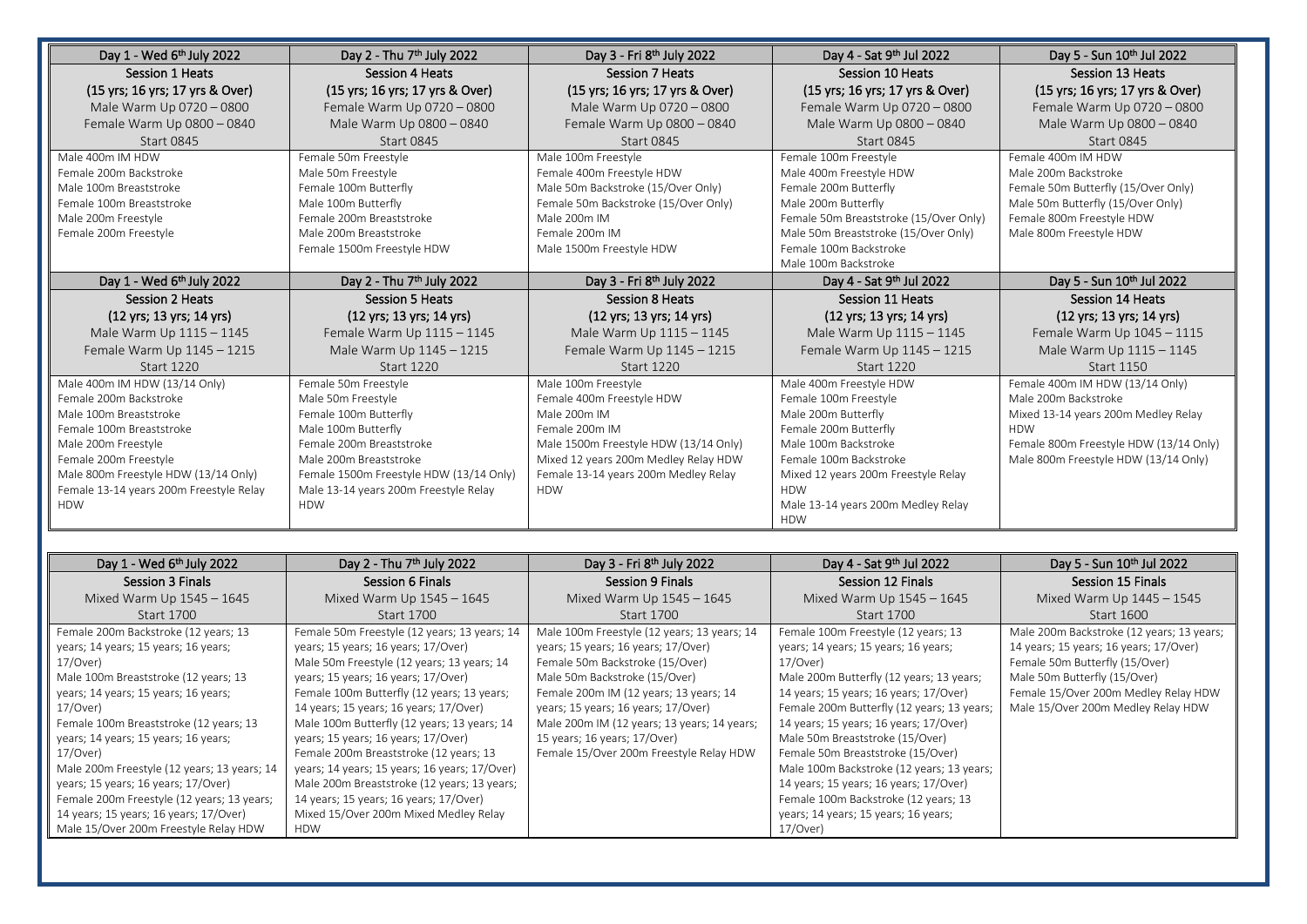

#### **Long Course Consideration Standards**

**Achieved Long Course Only in the Period 1st January 2022 – 12th June 2022**

| <b>MALE</b>                             |                                          |                               |                  |                  |                  |                  |                  |                  |                  |
|-----------------------------------------|------------------------------------------|-------------------------------|------------------|------------------|------------------|------------------|------------------|------------------|------------------|
| Event                                   | <b>Consideration</b><br><b>Standards</b> | 19 yrs & Over<br>2003/Earlier | 18 years<br>2004 | 17 years<br>2005 | 16 years<br>2006 | 15 years<br>2007 | 14 years<br>2008 | 13 years<br>2009 | 12 years<br>2010 |
| 50 <sub>m</sub>                         | <b>Upper Cut Off</b>                     | 26.03                         | 26.59            | 26.60            | 27.52            | 28.71            | 29.58            | 31.49            |                  |
| Freestyle                               | <b>Consideration</b>                     | 28.11                         | 28.72            | 28.73            | 29.72            | 31.01            | 31.95            | 34.01            | 34.64            |
| 100 <sub>m</sub>                        | <b>Upper Cut Off</b>                     | 56.14                         | 58.02            | 58.03            | 59.73            | 1:01.95          | 1:03.99          | 1:07.91          |                  |
| Freestyle                               | <b>Consideration</b>                     | 1:00.63                       | 1:02.66          | 1:02.68          | 1:04.51          | 1:06.61          | 1:09.11          | 1:13.34          | 1:14.70          |
| 200 <sub>m</sub><br>Freestyle           | <b>Upper Cut Off</b>                     | 2:04.98                       | 2:08.34          | 2:09.58          | 2:12.76          | 2:15.72          | 2:21.26          | 2:28.54          |                  |
|                                         | <b>Consideration</b>                     | 2:14.98                       | 2:18.60          | 2:19.95          | 2:23.38          | 2:26.58          | 2:32.57          | 2:40.52          | 2:43.39          |
| 400m                                    | <b>Upper Cut Off</b>                     | 4:31.65                       | 4:38.22          | 4:40.52          | 4:45.83          | 4:53.27          | 5:04.77          | 5:18.17          |                  |
| Freestyle                               | Consideration                            | 4:53.38                       | 5:00.47          | 5:02.96          | 5:08.69          | 5:16.73          | 5:29.15          | 5:43.62          | 5:49.98          |
| 800m                                    | <b>Upper Cut Off</b>                     | 9:22.98                       | 9:28.11          | 9:28.12          | 9:37.71          | 9:58.56          | 10:15.99         | 10:43.07         |                  |
| Freestyle                               | Consideration                            | 10:08.02                      | 10:13.56         | 10:13.57         | 10:23.92         | 10:46.45         | 11:05.27         | 11:34.52         |                  |
| 1500m                                   | <b>Upper Cut Off</b>                     | 17:48.74                      | 18:17.22         | 18:24.38         | 18:46.03         | 19:33.25         | 20:02.40         | 20:46.00         |                  |
| Freestyle                               | <b>Consideration</b>                     | 19:14.24                      | 19:45.00         | 19:52.74         | 20:16.11         | 21:07.11         | 21:38.59         | 22:25.68         |                  |
| 50 <sub>m</sub>                         | <b>Upper Cut Off</b>                     | 29.61                         | 29.61            | 29.61            | 29.61            | 29.61            |                  |                  |                  |
| <b>Backstroke</b>                       | <b>Consideration</b>                     | 31.98                         | 31.98            | 31.98            | 31.98            | 31.98            |                  |                  |                  |
| 100 <sub>m</sub><br><b>Backstroke</b>   | <b>Upper Cut Off</b>                     | 1:07.94                       | 1:09.16          | 1:09.17          | 1:09.86          | 1:12.45          | 1:15.81          | 1:19.91          |                  |
|                                         | <b>Consideration</b>                     | 1:13.38                       | 1:14.69          | 1:14.71          | 1:15.45          | 1:18.24          | 1:21.87          | 1:26.30          | 1:27.90          |
| 200 <sub>m</sub><br><b>Backstroke</b>   | <b>Upper Cut Off</b>                     | 2:28.82                       | 2:30.59          | 2:31.37          | 2:33.54          | 2:36.49          | 2:42.33          | 2:49.05          |                  |
|                                         | <b>Consideration</b>                     | 2:40.73                       | 2:42.63          | 2:43.48          | 2:45.82          | 2:49.01          | 2:55.32          | 3:02.58          | 3:05.96          |
| 50 <sub>m</sub>                         | <b>Upper Cut Off</b>                     | 32.11                         | 32.11            | 32.11            | 32.11            | 32.11            |                  |                  |                  |
| <b>Breaststroke</b>                     | <b>Consideration</b>                     | 34.68                         | 34.68            | 34.68            | 34.68            | 34.68            |                  |                  |                  |
| 100 <sub>m</sub><br><b>Breaststroke</b> | <b>Upper Cut Off</b>                     | 1:14.27                       | 1:17.47          | 1:19.64          | 1:19.93          | 1:23.15          | 1:26.80          | 1:32.31          |                  |
|                                         | <b>Consideration</b>                     | 1:20.21                       | 1:23.66          | 1:26.01          | 1:26.32          | 1:29.80          | 1:33.75          | 1:39.69          | 1:41.54          |
| 200 <sub>m</sub>                        | <b>Upper Cut Off</b>                     | 2:45.31                       | 2:51.07          | 2:54.90          | 2:55.28          | 3:03.41          | 3:07.78          | 3:16.98          |                  |
| <b>Breaststroke</b>                     | <b>Consideration</b>                     | 2:58.54                       | 3:04.76          | 3:08.89          | 3:09.30          | 3:18.08          | 3:22.80          | 3:32.74          | 3:36.67          |
| 50m                                     | <b>Upper Cut Off</b>                     | 26.92                         | 26.92            | 26.92            | 26.92            | 26.92            |                  |                  |                  |
| <b>Butterfly</b>                        | Consideration                            | 29.07                         | 29.07            | 29.07            | 29.07            | 29.07            |                  |                  |                  |
| 100m                                    | <b>Upper Cut Off</b>                     | 1:02.42                       | 1:04.68          | 1:05.74          | 1:08.47          | 1:11.98          | 1:16.32          | 1:20.45          |                  |
| <b>Butterfly</b>                        | Consideration                            | 1:07.42                       | 1:09.85          | 1:11.00          | 1:13.95          | 1:17.74          | 1:22.43          | 1:26.89          | 1:28.50          |
| 200m                                    | <b>Upper Cut Off</b>                     | 2:26.71                       | 2:28.69          | 2:29.89          | 2:33.42          | 2:40.59          | 2:47.20          | 2:57.35          |                  |
| <b>Butterfly</b>                        | Consideration                            | 2:38.45                       | 2:40.59          | 2:41.88          | 2:45.69          | 2:53.43          | 3:00.58          | 3:11.53          | 3:15.08          |
| 200m                                    | <b>Upper Cut Off</b>                     | 2:23.81                       | 2:29.61          | 2:29.63          | 2:33.34          | 2:35.10          | 2:41.38          | 2:48.74          |                  |
| IM                                      | <b>Consideration</b>                     | 2:35.32                       | 2:41.58          | 2:41.60          | 2:45.60          | 2:47.50          | 2:54.30          | 3:02.24          | 3:05.62          |
| 400m                                    | <b>Upper Cut Off</b>                     | 5:11.22                       | 5:12.31          | 5:14.71          | 5:22.66          | 5:33.03          | 5:57.59          | 6:09.66          |                  |
| IM                                      | Consideration                            | 5:36.12                       | 5:37.29          | 5:39.89          | 5:48.47          | 5:59.67          | 6:26.19          | 6:39.23          |                  |

The 17, 18 and 19 & Over age groups will swim as a 17 & Over age group. They are separated above due to different Consideration Standards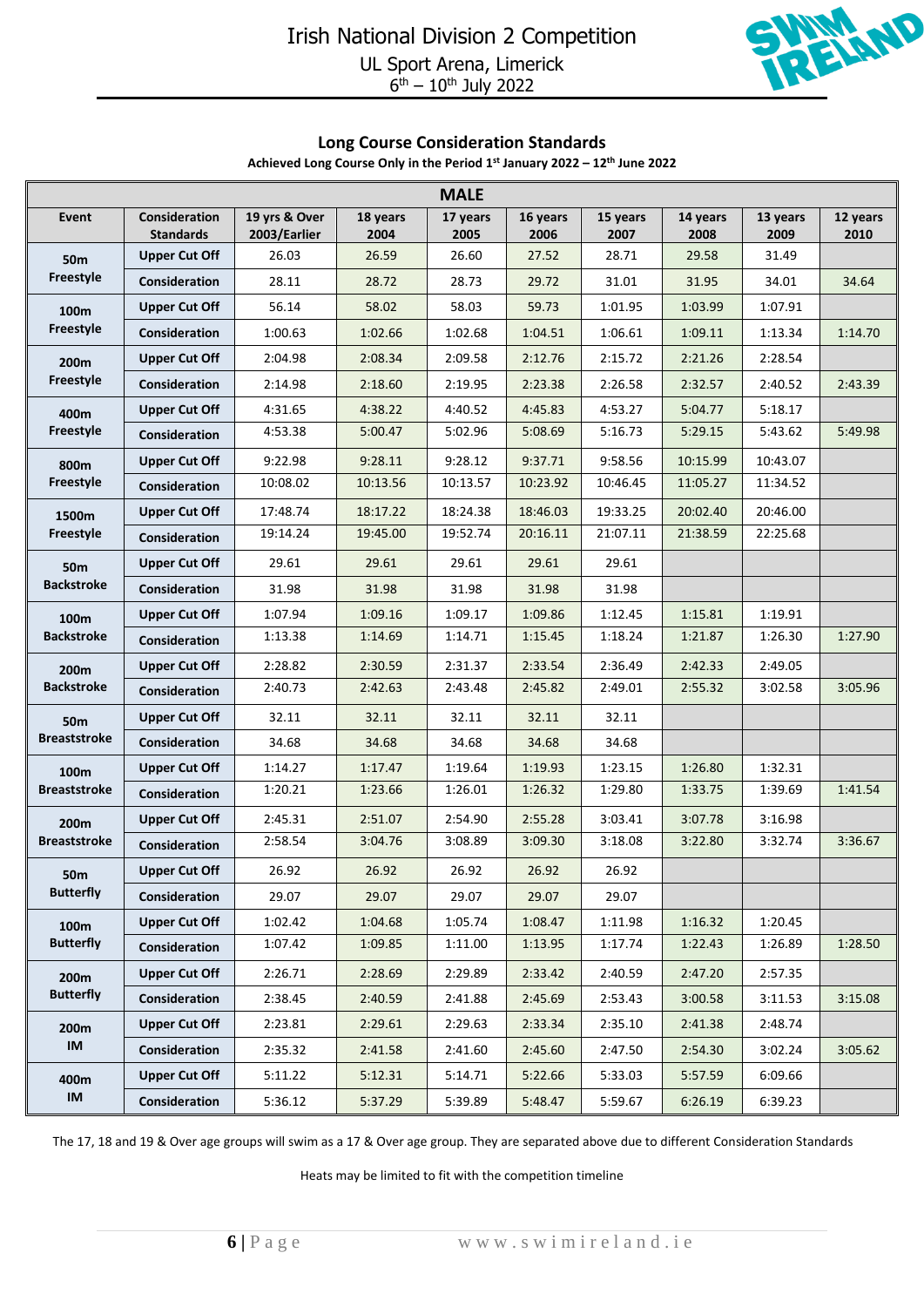

#### **Long Course Consideration Standards**

| Achieved Long Course Only in the Period 1st January 2022 - 12th June 2022 |  |
|---------------------------------------------------------------------------|--|
|---------------------------------------------------------------------------|--|

| <b>FEMALE</b>                          |                                          |                                 |                  |                  |                  |                  |                  |                  |  |
|----------------------------------------|------------------------------------------|---------------------------------|------------------|------------------|------------------|------------------|------------------|------------------|--|
| Event                                  | <b>Consideration</b><br><b>Standards</b> | 18 years & Over<br>2004/Earlier | 17 years<br>2005 | 16 years<br>2008 | 15 years<br>2007 | 14 years<br>2008 | 13 years<br>2009 | 12 years<br>2010 |  |
| 50 <sub>m</sub>                        | <b>Upper Cut Off</b>                     | 28.83                           | 29.36            | 29.84            | 30.43            | 31.13            | 31.88            |                  |  |
| Freestyle                              | <b>Consideration</b>                     | 31.13                           | 31.70            | 32.23            | 32.86            | 33.62            | 34.43            | 35.06            |  |
| 100 <sub>m</sub><br>Freestyle          | <b>Upper Cut Off</b>                     | 1:02.63                         | 1:03.90          | 1:04.60          | 1:05.27          | 1:06.55          | 1:09.41          |                  |  |
|                                        | Consideration                            | 1:07.64                         | 1:09.02          | 1:09.76          | 1:10.49          | 1:11.87          | 1:14.96          | 1:16.35          |  |
| 200 <sub>m</sub><br>Freestyle<br>400m  | <b>Upper Cut Off</b>                     | 2:16.71                         | 2:19.17          | 2:20.05          | 2:23.50          | 2:25.42          | 2:29.84          |                  |  |
|                                        | Consideration                            | 2:27.65                         | 2:30.31          | 2:31.25          | 2:34.98          | 2:37.05          | 2:41.83          | 2:44.82          |  |
| Freestyle                              | <b>Upper Cut Off</b>                     | 4:55.67                         | 4:57.87          | 5:02.24          | 5:05.85          | 5:14.27          | 5:22.86          |                  |  |
|                                        | Consideration                            | 5:19.32                         | 5:21.70          | 5:26.42          | 5:30.31          | 5:39.41          | 5:48.69          | 5:55.15          |  |
| 800m<br>Freestyle                      | <b>Upper Cut Off</b>                     | 10:01.37                        | 10:12.89         | 10:17.30         | 10:27.26         | 10:40.92         | 10:56.36         |                  |  |
|                                        | <b>Consideration</b>                     | 10:49.48                        | 11:01.92         | 11:06.69         | 11:17.44         | 11:32.19         | 11:48.87         |                  |  |
| 1500m                                  | <b>Upper Cut Off</b>                     | 19:25.95                        | 19:25.96         | 19:41.18         | 20:00.23         | 20:14.45         | 20:43.71         |                  |  |
| Freestyle                              | Consideration                            | 20:59.23                        | 20:59.24         | 21:15.68         | 21:36.25         | 21:51.61         | 22:23.21         |                  |  |
| 50 <sub>m</sub><br><b>Backstroke</b>   | <b>Upper Cut Off</b>                     | 32.64                           | 32.64            | 32.64            | 32.64            |                  |                  |                  |  |
|                                        | Consideration                            | 35.25                           | 35.25            | 35.25            | 35.25            |                  |                  |                  |  |
| 100 <sub>m</sub><br><b>Backstroke</b>  | <b>Upper Cut Off</b>                     | 1:12.00                         | 1:14.03          | 1:14.97          | 1:15.47          | 1:17.52          | 1:20.02          |                  |  |
|                                        | Consideration                            | 1:17.76                         | 1:19.95          | 1:20.97          | 1:21.51          | 1:23.72          | 1:26.42          | 1:28.02          |  |
| 200 <sub>m</sub><br><b>Backstroke</b>  | <b>Upper Cut Off</b>                     | 2:35.49                         | 2:39.83          | 2:40.56          | 2:44.08          | 2:47.79          | 2:51.90          |                  |  |
|                                        | Consideration                            | 2:47.93                         | 2:52.61          | 2:53.40          | 2:57.20          | 3:01.21          | 3:05.65          | 3:09.09          |  |
| 50 <sub>m</sub><br><b>Breaststroke</b> | <b>Upper Cut Off</b>                     | 36.50                           | 36.50            | 36.50            | 36.50            |                  |                  |                  |  |
|                                        | Consideration                            | 39.42                           | 39.42            | 39.42            | 39.42            |                  |                  |                  |  |
| 100 <sub>m</sub>                       | <b>Upper Cut Off</b>                     | 1:22.32                         | 1:25.31          | 1:26.41          | 1:27.12          | 1:29.99          | 1:32.84          |                  |  |
| <b>Breaststroke</b>                    | Consideration                            | 1:28.91                         | 1:32.14          | 1:33.33          | 1:34.09          | 1:37.19          | 1:40.27          | 1:42.12          |  |
| 200 <sub>m</sub>                       | <b>Upper Cut Off</b>                     | 3:02.83                         | 3:05.34          | 3:05.35          | 3:07.23          | 3:16.81          | 3:18.87          |                  |  |
| <b>Breaststroke</b>                    | <b>Consideration</b>                     | 3:17.46                         | 3:20.17          | 3:20.18          | 3:22.21          | 3:32.55          | 3:34.78          | 3:38.76          |  |
| 50 <sub>m</sub>                        | <b>Upper Cut Off</b>                     | 30.42                           | 30.42            | 30.42            | 30.42            |                  |                  |                  |  |
| <b>Butterfly</b>                       | Consideration                            | 32.85                           | 32.85            | 32.85            | 32.85            |                  |                  |                  |  |
| 100 <sub>m</sub>                       | <b>Upper Cut Off</b>                     | 1:09.58                         | 1:12.00          | 1:12.90          | 1:15.57          | 1:18.86          | 1:22.26          |                  |  |
| <b>Butterfly</b>                       | Consideration                            | 1:15.15                         | 1:17.76          | 1:18.73          | 1:21.62          | 1:25.17          | 1:28.84          | 1:30.48          |  |
| 200 <sub>m</sub>                       | <b>Upper Cut Off</b>                     | 2:42.87                         | 2:45.65          | 2:49.15          | 2:55.42          | 2:57.75          | 3:01.63          |                  |  |
| <b>Butterfly</b>                       | Consideration                            | 2:55.90                         | 2:58.91          | 3:02.68          | 3:09.45          | 3:11.97          | 3:16.16          | 3:19.79          |  |
| 200m                                   | <b>Upper Cut Off</b>                     | 2:33.89                         | 2:37.41          | 2:38.86          | 2:43.56          | 2:48.99          | 2:53.65          |                  |  |
| $\mathsf{IM}$                          | Consideration                            | 2:46.20                         | 2:50.01          | 2:51.57          | 2:56.64          | 3:02.51          | 3:07.54          | 3:11.01          |  |
| 400m                                   | <b>Upper Cut Off</b>                     | 5:40.48                         | 5:43.13          | 5:51.82          | 5:54.82          | 6:02.53          | 6:16.08          |                  |  |
| IM                                     | Consideration                            | 6:07.71                         | 6:10.58          | 6:19.96          | 6:23.20          | 6:31.53          | 6:46.17          |                  |  |

The 17 and 18&Over age groups will swim as a 17&Over age group. They are separated above due to different Consideration Standards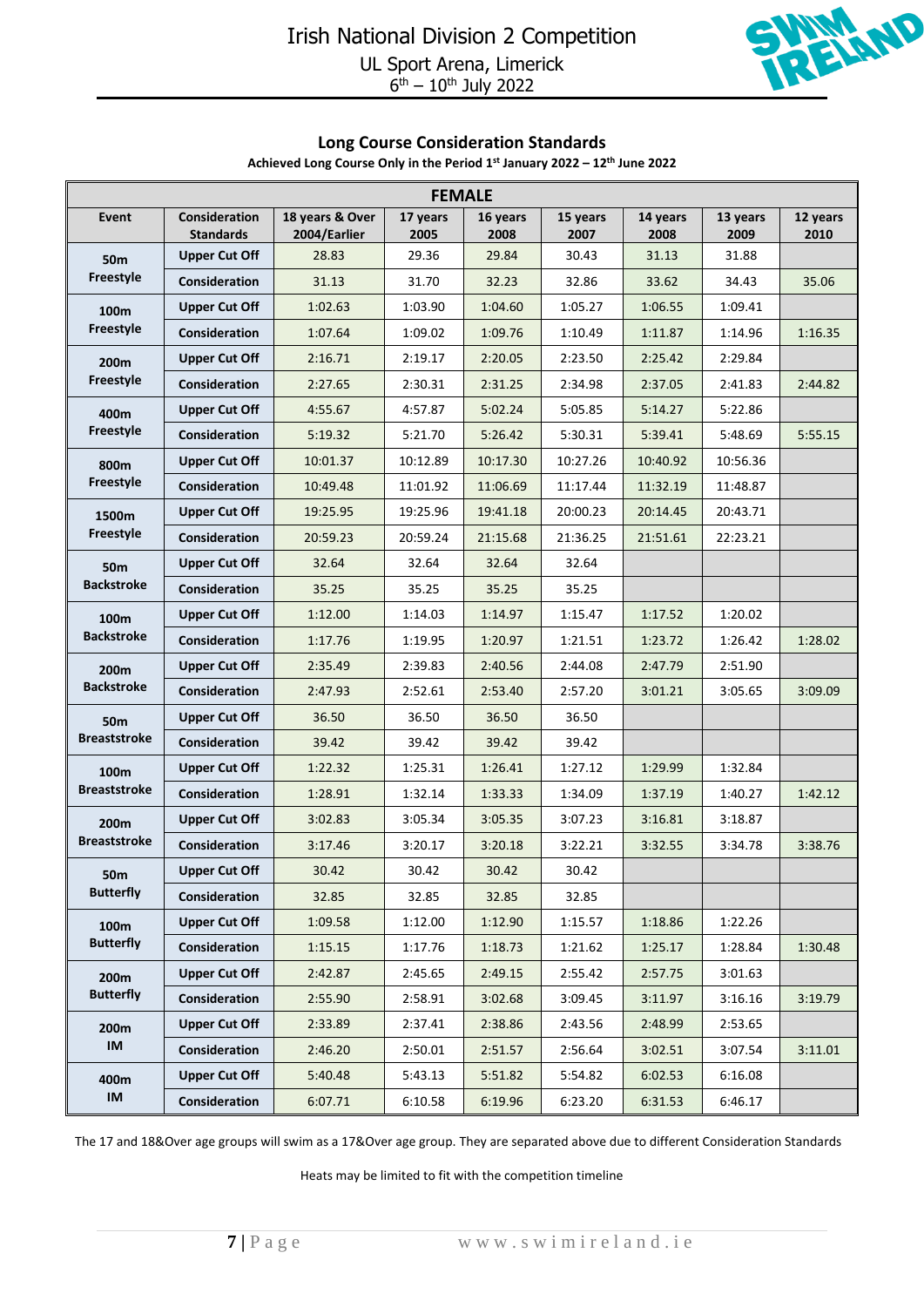

#### **Short Course Consideration Standards**

**Achieved Short Course Only in the Period 1st January 2022 – 12th June 2022**

| <b>MALE</b>                   |                                          |                               |                  |                  |                  |                  |                  |                  |                  |  |
|-------------------------------|------------------------------------------|-------------------------------|------------------|------------------|------------------|------------------|------------------|------------------|------------------|--|
| Event                         | <b>Consideration</b><br><b>Standards</b> | 19 yrs & Over<br>2003/Earlier | 18 years<br>2004 | 17 years<br>2005 | 16 years<br>2006 | 15 years<br>2007 | 14 years<br>2008 | 13 years<br>2009 | 12 years<br>2010 |  |
| 50m                           | <b>Upper Cut Off</b>                     | 25.28                         | 25.82            | 25.83            | 26.72            | 27.88            | 28.72            | 30.58            |                  |  |
| Freestyle                     | Consideration                            | 27.29                         | 27.89            | 27.90            | 28.86            | 30.11            | 31.02            | 33.02            | 33.64            |  |
| 100m<br>Freestyle             | <b>Upper Cut Off</b>                     | 54.51                         | 56.34            | 56.35            | 58.00            | 1:00.15          | 1:02.13          | 1:05.94          |                  |  |
|                               | Consideration                            | 58.87                         | 1:00.84          | 1:00.86          | 1:02.64          | 1:04.97          | 1:07.11          | 1:11.21          | 1:12.53          |  |
| 200 <sub>m</sub><br>Freestyle | <b>Upper Cut Off</b>                     | 2:02.11                       | 2:05.39          | 2:06.60          | 2:09.71          | 2:12.60          | 2:18.01          | 2:25.12          |                  |  |
|                               | Consideration                            | 2:11.88                       | 2:15.41          | 2:16.73          | 2:20.08          | 2:23.21          | 2:29.06          | 2:36.73          | 2:39.63          |  |
| 400m                          | <b>Upper Cut Off</b>                     | 4:26.76                       | 4:33.31          | 4:35.47          | 4:40.68          | 4:47.99          | 4:59.28          | 5:12.44          |                  |  |
| Freestyle                     | Consideration                            | 4:48.10                       | 4:55.06          | 4:57.51          | 5:03.13          | 5:11.03          | 5:23.23          | 5:37.43          | 5:43.68          |  |
| 800m                          | <b>Upper Cut Off</b>                     | 9:12.60                       | 9:17.80          | 9:17.82          | 9:27.60          | 9:48.90          | 10:06.50         | 10:34.00         |                  |  |
| <b>Freestyle</b>              | Consideration                            | 9:58.40                       | 10:04.10         | 10:04.11         | 10:14.60         | 10:37.50         | 10:56.50         | 11:26.10         |                  |  |
| 1500m                         | <b>Upper Cut Off</b>                     | 17:29.20                      | 17:53.22         | 18:00.38         | 18:22.02         | 19:09.25         | 19:38.40         | 20:22.00         |                  |  |
| Freestyle                     | Consideration                            | 18:50.24                      | 19:21.00         | 19:28.74         | 19:52.10         | 20:43.10         | 21:14.58         | 22:01.68         |                  |  |
| 50m                           | <b>Upper Cut Off</b>                     | 28.90                         | 28.90            | 28.90            | 28.90            | 28.90            |                  |                  |                  |  |
| <b>Backstroke</b>             | Consideration                            | 31.40                         | 31.40            | 31.40            | 31.40            | 31.40            |                  |                  |                  |  |
| 100m<br><b>Backstroke</b>     | <b>Upper Cut Off</b>                     | 1:05.97                       | 1:07.15          | 1:07.16          | 1:07.83          | 1:10.35          | 1:13.61          | 1:17.59          |                  |  |
|                               | Consideration                            | 1:11.25                       | 1:12.52          | 1:12.54          | 1:13.26          | 1:15.97          | 1:19.50          | 1:23.80          | 1:25.35          |  |
| 200m<br><b>Backstroke</b>     | <b>Upper Cut Off</b>                     | 2:24.50                       | 2:26.22          | 2:26.90          | 2:29.09          | 2:31.95          | 2:37.62          | 2:44.15          |                  |  |
|                               | Consideration                            | 2:36.31                       | 2:37.91          | 2:38.74          | 2:41.01          | 2:44.11          | 2:50.24          | 2:57.29          | 3:00.57          |  |
| 50m                           | <b>Upper Cut Off</b>                     | 31.10                         | 31.10            | 31.10            | 31.10            | 31.10            |                  |                  |                  |  |
| <b>Breaststroke</b>           | Consideration                            | 33.80                         | 33.80            | 33.80            | 33.80            | 33.80            |                  |                  |                  |  |
| 100m<br><b>Breaststroke</b>   | <b>Upper Cut Off</b>                     | 1:11.67                       | 1:14.76          | 1:16.85          | 1:17.13          | 1:20.24          | 1:23.76          | 1:29.08          |                  |  |
|                               | Consideration                            | 1:17.40                       | 1:20.73          | 1:23.00          | 1:23.30          | 1:26.66          | 1:30.47          | 1:36.20          | 1:37.99          |  |
| 200m                          | <b>Upper Cut Off</b>                     | 2:39.52                       | 2:45.08          | 2:48.78          | 2:49.15          | 2:56.99          | 3:01.21          | 3:10.09          |                  |  |
| <b>Breaststroke</b>           | Consideration                            | 2:52.29                       | 2:58.29          | 3:02.28          | 3:02.67          | 3:11.15          | 3:15.70          | 3:25.29          | 3:28.80          |  |
| 50 <sub>m</sub>               | <b>Upper Cut Off</b>                     | 26.20                         | 26.20            | 26.20            | 26.20            | 26.20            |                  |                  |                  |  |
| <b>Butterfly</b>              | Consideration                            | 28.40                         | 28.40            | 28.40            | 28.40            | 28.40            |                  |                  |                  |  |
| 100m                          | <b>Upper Cut Off</b>                     | 1:01.67                       | 1:03.90          | 1:04.95          | 1:07.65          | 1:11.12          | 1:15.40          | 1:19.48          |                  |  |
| <b>Butterfly</b>              | Consideration                            | 1:06.61                       | 1:09.01          | 1:10.15          | 1:13.06          | 1:16.81          | 1:21.44          | 1:25.85          | 1:27.44          |  |
| 200m                          | <b>Upper Cut Off</b>                     | 2:24.07                       | 2:26.01          | 2:27.19          | 2:30.66          | 2:37.70          | 2:44.19          | 2:54.16          |                  |  |
| <b>Butterfly</b>              | Consideration                            | 2:35.60                       | 2:37.70          | 2:38.97          | 2:42.71          | 2:50.31          | 2:57.33          | 3:08.08          | 3:11.57          |  |
| 200m                          | <b>Upper Cut Off</b>                     | 2:21.00                       | 2:26.90          | 2:26.91          | 2:30.70          | 2:32.50          | 2:38.90          | 2:46.30          |                  |  |
| IM                            | Consideration                            | 2:32.70                       | 2:39.10          | 2:39.12          | 2:43.20          | 2:45.10          | 2:52.00          | 3:00.00          | 3:03.50          |  |
| 400m                          | <b>Upper Cut Off</b>                     | 5:00.33                       | 5:01.38          | 5:03.70          | 5:11.37          | 5:21.36          | 5:45.07          | 5:56.72          |                  |  |
| IM                            | Consideration                            | 5:24.36                       | 5:25.48          | 5:27.60          | 5:36.27          | 5:47.08          | 6:15.57          | 6:25.26          |                  |  |

The 17, 18 and 19&Over age groups will swim as a 17&Over age group. They are separated above due to different Consideration Standards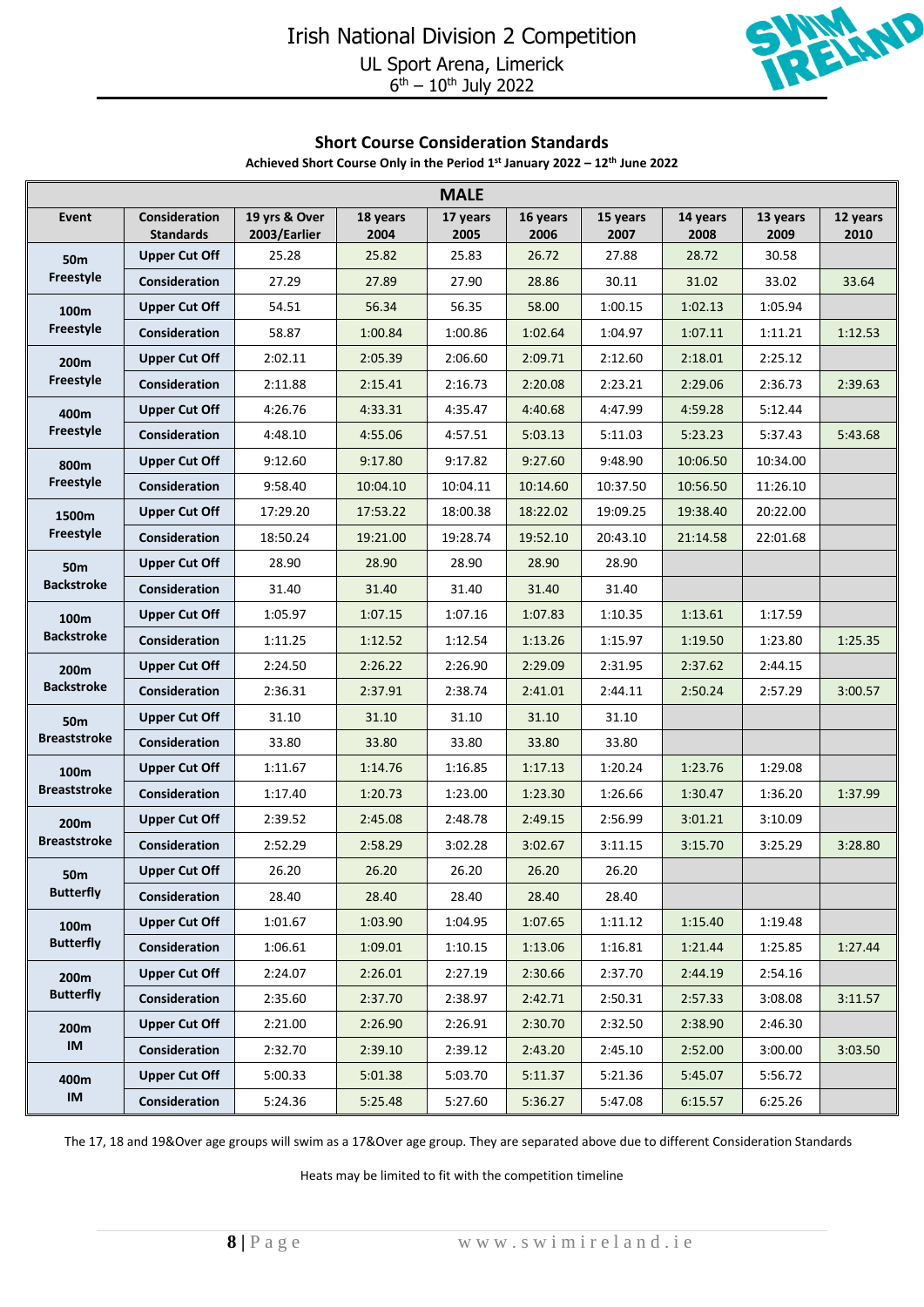

#### **Short Course Consideration Standards**

| <b>FEMALE</b>                                     |                                   |                                 |                  |                  |                  |                  |                  |                  |  |  |
|---------------------------------------------------|-----------------------------------|---------------------------------|------------------|------------------|------------------|------------------|------------------|------------------|--|--|
| Event                                             | Consideration<br><b>Standards</b> | 18 years & Over<br>2004/Earlier | 17 years<br>2005 | 16 years<br>2008 | 15 years<br>2007 | 14 years<br>2008 | 13 years<br>2009 | 12 years<br>2010 |  |  |
| 50 <sub>m</sub>                                   | <b>Upper Cut Off</b>              | 28.31                           | 28.83            | 29.30            | 29.88            | 30.57            | 31.31            |                  |  |  |
| Freestyle                                         | Consideration                     | 30.57                           | 31.13            | 31.65            | 32.37            | 33.01            | 33.81            | 34.43            |  |  |
| 100 <sub>m</sub><br>Freestyle<br>200 <sub>m</sub> | <b>Upper Cut Off</b>              | 1:01.50                         | 1:02.75          | 1:03.44          | 1:04.10          | 1:05.35          | 1:08.16          |                  |  |  |
|                                                   | Consideration                     | 1:06.42                         | 1:07.78          | 1:08.50          | 1:09.22          | 1:10.58          | 1:13.61          | 1:14.98          |  |  |
| Freestyle                                         | <b>Upper Cut Off</b>              | 2:15.07                         | 2:17.50          | 2:18.37          | 2:21.78          | 2:23.67          | 2:28.04          |                  |  |  |
|                                                   | Consideration                     | 2:25.58                         | 2:28.51          | 2:29.44          | 2:33.12          | 2:35.17          | 2:39.89          | 2:42.84          |  |  |
| 400m<br>Freestyle                                 | <b>Upper Cut Off</b>              | 4:53.60                         | 4:55.78          | 5:00.12          | 5:03.71          | 5:12.07          | 5:20.60          |                  |  |  |
|                                                   | <b>Consideration</b>              | 5:17.08                         | 5:18.45          | 5:24.14          | 5:28.00          | 5:37.03          | 5:46.25          | 5:52.66          |  |  |
| 800m<br>Freestyle                                 | <b>Upper Cut Off</b>              | 9:51.70                         | 10:03.40         | 10:07.90         | 10:18.00         | 10:31.80         | 10:47.50         |                  |  |  |
|                                                   | <b>Consideration</b>              | 10:40.50                        | 10:53.10         | 10:58.00         | 11:08.80         | 11:23.80         | 11:40.70         |                  |  |  |
| 1500m                                             | <b>Upper Cut Off</b>              | 19:01.95                        | 19:01.936        | 19:17.18         | 19:36.23         | 19:50.45         | 20:19.71         |                  |  |  |
| Freestyle                                         | Consideration                     | 20:35.23                        | 20:35.24         | 20:51.68         | 21:12.25         | 21:27.61         | 21:59.21         |                  |  |  |
| 50 <sub>m</sub><br><b>Backstroke</b>              | <b>Upper Cut Off</b>              | 32.00                           | 32.00            | 32.00            | 32.00            |                  |                  |                  |  |  |
|                                                   | Consideration                     | 34.70                           | 34.70            | 34.70            | 34.70            |                  |                  |                  |  |  |
| 100 <sub>m</sub><br><b>Backstroke</b>             | <b>Upper Cut Off</b>              | 1:11.14                         | 1:13.14          | 1:14.07          | 1:14.56          | 1:16.59          | 1:19.06          |                  |  |  |
|                                                   | Consideration                     | 1:16.83                         | 1:18.99          | 1:20.00          | 1:20.53          | 1:22.72          | 1:25.38          | 1:27.24          |  |  |
| 200 <sub>m</sub><br><b>Backstroke</b>             | <b>Upper Cut Off</b>              | 2:33.62                         | 2:37.91          | 2:38.63          | 2:42.11          | 2:45.78          | 2:49.84          |                  |  |  |
|                                                   | Consideration                     | 2:45.91                         | 2:50.84          | 2:51.32          | 2:55.07          | 2:59.04          | 3:03.42          | 3:06.82          |  |  |
| 50 <sub>m</sub>                                   | <b>Upper Cut Off</b>              | 35.60                           | 35.60            | 35.60            | 35.60            |                  |                  |                  |  |  |
| <b>Breaststroke</b>                               | Consideration                     | 38.60                           | 38.60            | 38.60            | 38.60            |                  |                  |                  |  |  |
| 100 <sub>m</sub>                                  | <b>Upper Cut Off</b>              | 1:19.93                         | 1:22.84          | 1:23.90          | 1:24.59          | 1:27.38          | 1:30.15          |                  |  |  |
| <b>Breaststroke</b>                               | Consideration                     | 1:26.33                         | 1:29.47          | 1:30.43          | 1:31.36          | 1:34.37          | 1:37.36          | 1:39.16          |  |  |
| 200 <sub>m</sub>                                  | <b>Upper Cut Off</b>              | 2:59.54                         | 3:02.00          | 3:02.01          | 3:03.86          | 3:13.29          | 3:15.29          |                  |  |  |
| <b>Breaststroke</b>                               | <b>Consideration</b>              | 3:13.91                         | 3:16.57          | 3:16.56          | 3:18.57          | 3:28.72          | 3:30.91          | 3:34.82          |  |  |
| 50m                                               | <b>Upper Cut Off</b>              | 29.80                           | 29.80            | 29.80            | 29.80            |                  |                  |                  |  |  |
| <b>Butterfly</b>                                  | <b>Consideration</b>              | 32.30                           | 32.30            | 32.30            | 32.30            |                  |                  |                  |  |  |
| 100m                                              | <b>Upper Cut Off</b>              | 1:09.09                         | 1:11.50          | 1:12.39          | 1:15.04          | 1:18.31          | 1:21.68          |                  |  |  |
| <b>Butterfly</b>                                  | Consideration                     | 1:14.62                         | 1:16.62          | 1:18.18          | 1:21.05          | 1:24.57          | 1:28.22          | 1:29.85          |  |  |
| 200m                                              | <b>Upper Cut Off</b>              | 2:41.73                         | 2:44.49          | 2:47.97          | 2:54.19          | 2:56.61          | 3:00.36          |                  |  |  |
| <b>Butterfly</b>                                  | Consideration                     | 2:54.67                         | 2:57.66          | 3:01.40          | 3:08.12          | 3:10.63          | 3:14.79          | 3:18.39          |  |  |
| 200m                                              | <b>Upper Cut Off</b>              | 2:31.30                         | 2:34.90          | 2:36.40          | 2:41.20          | 2:46.60          | 2:51.40          |                  |  |  |
| $\mathsf{IM}{}$                                   | Consideration                     | 2:43.80                         | 2:47.70          | 2:49.30          | 2:54.30          | 3:00.30          | 3:05.40          | 3:08.90          |  |  |
| 400m                                              | <b>Upper Cut Off</b>              | 5:34.35                         | 5:36.95          | 5:45.49          | 5:48.43          | 5:56.00          | 6:09.31          |                  |  |  |
| IM                                                | Consideration                     | 6:01.09                         | 6:03.91          | 6:13.12          | 6:16.30          | 6:24.48          | 6:38.86          |                  |  |  |

**Achieved Short Course Only in the Period 1st January 2022 – 12th June 2022**

The 17 and 18&Over age groups will swim as a 17&Over age group. They are separated above due to different Consideration Standards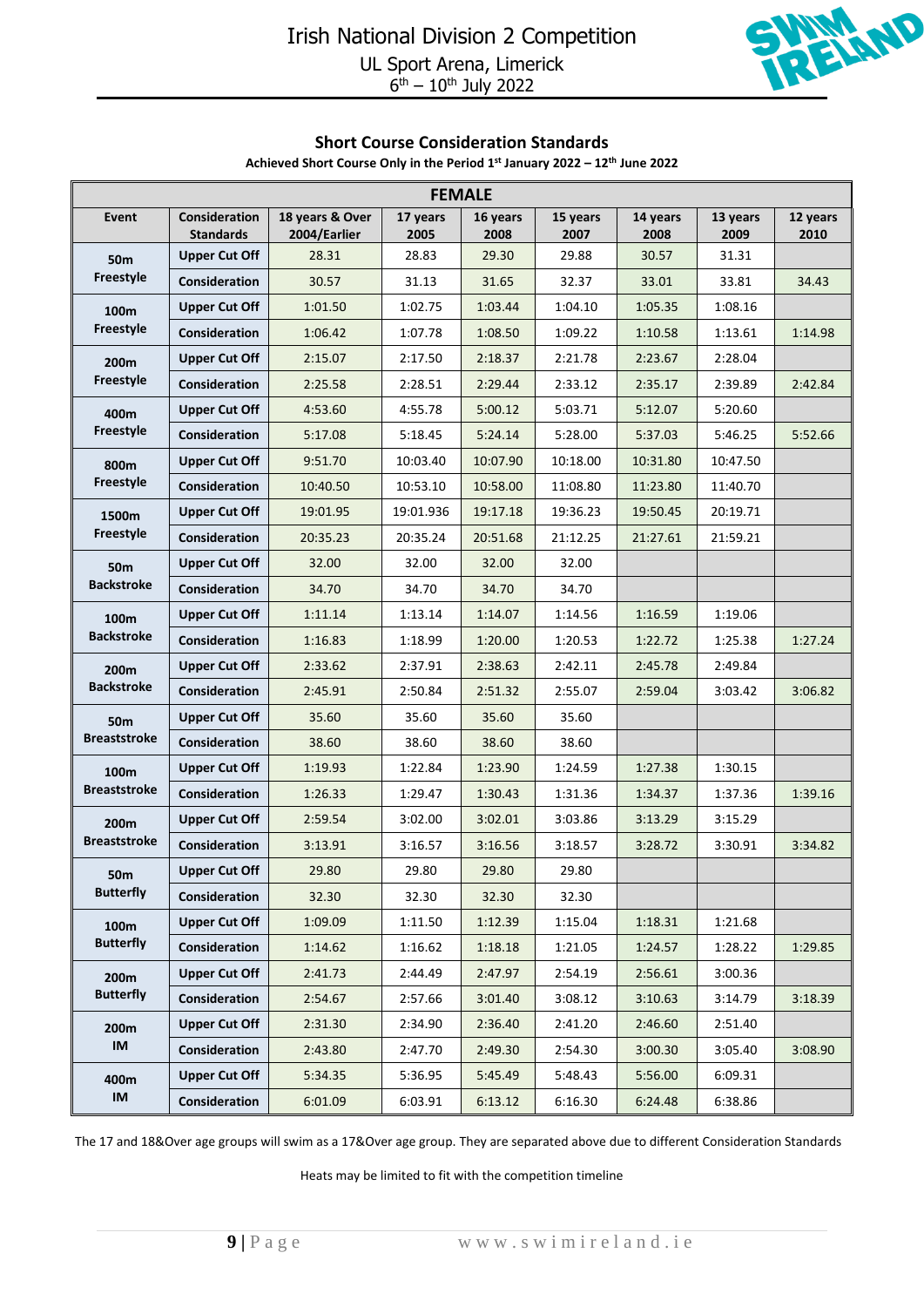

#### **Payment Options:**

Please reference all payments as "2022 National DIVISION 2" and include club details.

Bank Transfer: EURO Sterling **Bank: AIB Bank: Danske Bank Sort Code: 932515 Sort Code: 950111 Account Number: 59772048 Account Number: 51051490 BIC: AIBKIE2D BIC: DABAGB2B**

Cheque/Postal Order: Made payable to Swim Ireland

**IBAN: IE03 AIBK 9325 1559 7720 48 IBAN: GB55 DABA 9501 1151 0514 90**

Credit Card: Credit card payments can be made over the phone by calling the Swim Ireland offices at +353-1- 6251120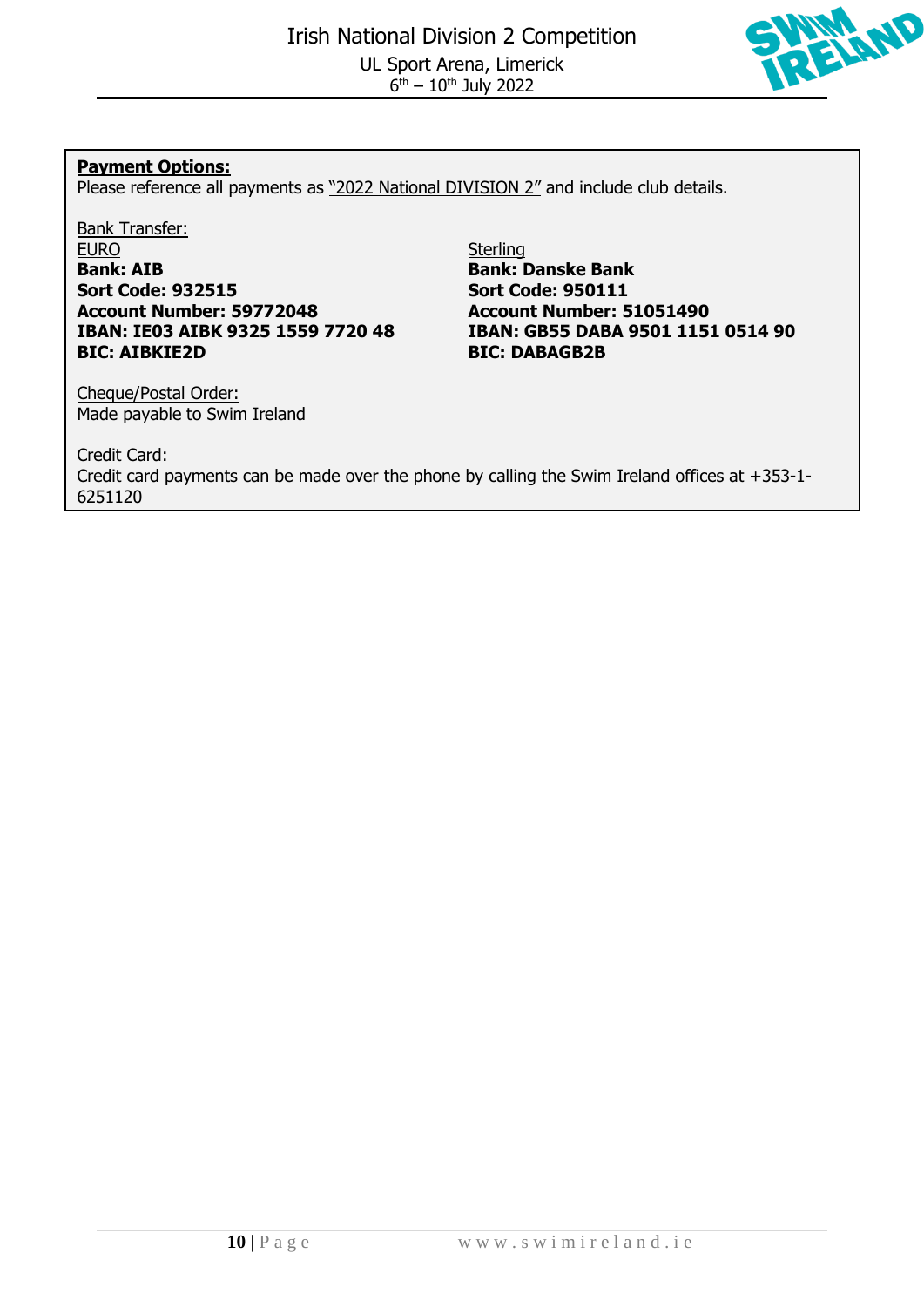

#### **Swim Ireland Safety Statement - Issues**

#### **Safety is the responsibility of every individual involved in the sport.**

#### **Risks identified must be reported to either a Club or Meet Official and formally reported to the facility operator.**

#### **All accidents must be formally reported.**

#### **General**

- **1)** By Law all facilities are required to have a Safety Statement in operation. Clubs and Meet Organisers should satisfy themselves that this is the case.
- **2)** Any accidents, however minor, must be reported to Swim Ireland (standard Accident Report Form available).
- **3)** ALL volunteers who work/help at Swim Ireland events are advised to read the Swim Ireland Safety Statement which is available upon request from the Office.

#### **Clubs**

- **1)** All Clubs should obtain and read a copy of the Safety Statement of the pool they are hiring.
- **2)** It is recommended that clubs identify risks and formally report them in writing to the relevant personnel at the facility.

#### **All Meets**

(Club, Regional and National)

- **1)** Following a meet at which an incident/accident occurred, the Organiser and Race Referee must complete a Meet Accident Report Form and include their contact details.
- **2)** All who attend meets are urged to report any accidents to either the Meet Organiser who immediately reports to the Race Referee or to the Referee directly. Where an accident occurs, Swim Ireland must be informed as soon as possible with a full report presented.
- **3)** "Safety at Swim Meets" must be included in all Programmes for all Meets run under Swim Ireland rules. It must also be read out at the start of every session with emphasis placed on item 3 above.
- **4)** Officials should be advised by the Race Referee to report any concerns they have over possible risks at the facility and to ensure that reporting procedures are followed.
- **5)** Under FINA Law the Referee is in total control of all persons attending the meet and the Referee should take all reasonable steps to ensure their safety.